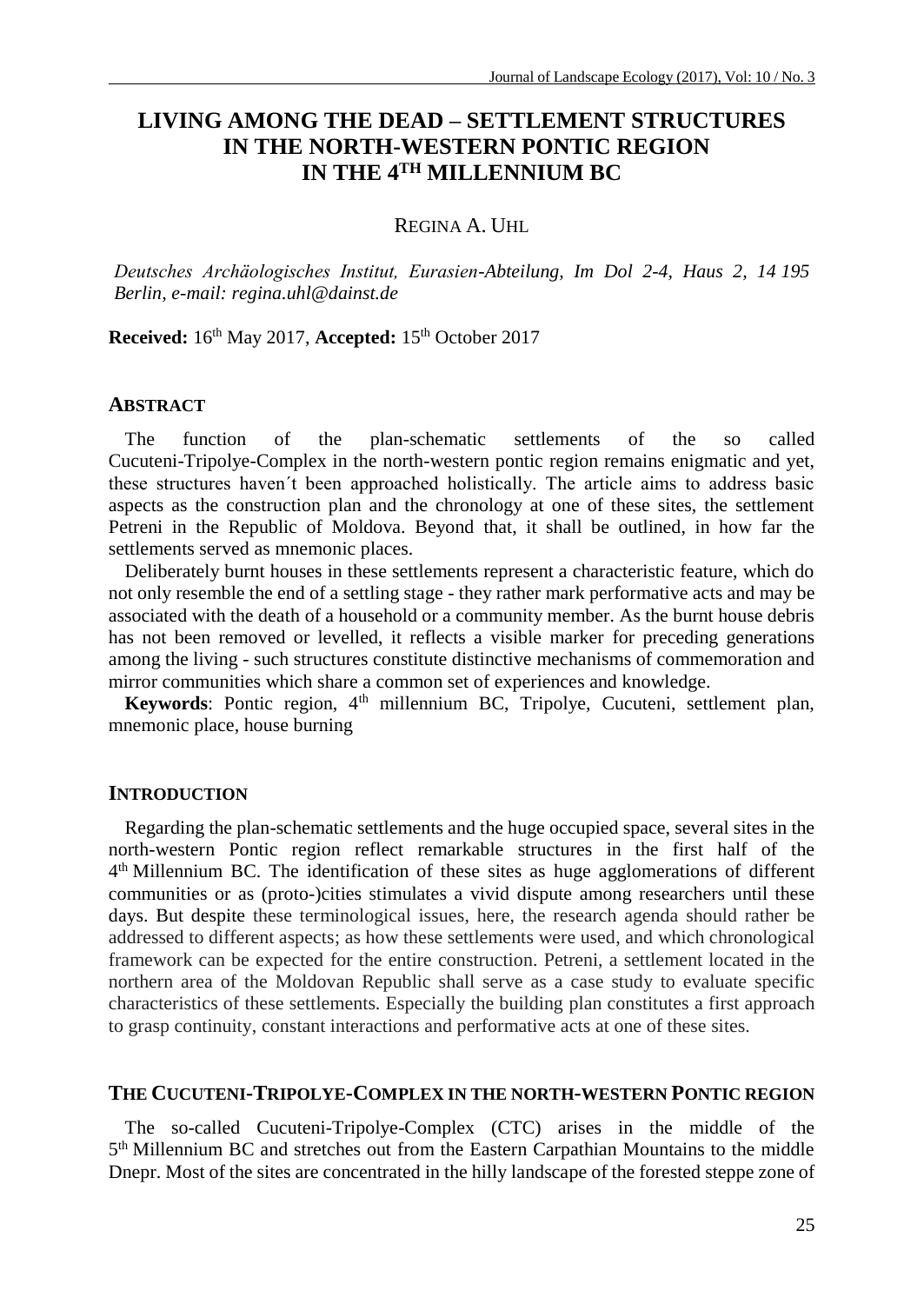the north-western pontic region. Especially in the first half of the  $4<sup>th</sup>$  Millennium BC, these sites show the tendency to form out huge agglomerations of houses, which occupy very large spaces of up to 320 ha. The houses were built and deliberately burnt within a rather short period of less than 200-300 years.<sup>1</sup>

Due to a *technological turn*, which was triggered by a set of technological advances and refined scientific investigation tools such as measuring sensors for wide range geophysical prospections, the research of the so called megasites in the western pontic region has been revitalized in the last years. Recent projects in Ukraine, Romania and the Republic of Moldova have brought forth an impressive quantity of new and high quality data, as well as settlement plans in high resolutions. Many of these settlements show similarities, i. e. a large occupied space and schematic settlement plans featuring an empty space in the centre. Some particular aspects of the structure of these settlements shall be explored exemplary by a case study from the settlement Petreni in the northern region of the Moldovan Republic. The evaluation of the settlement development serves as a first approach for the understanding of continuity and questions of constant interactions.

## **SETTLEMENTS IN THE 4 TH MILLENNIUM BC – A CASE STUDY FROM PETRENI**

In the hilly landscape of the Bălţi Steppe, the settlement of Petreni is located on a hill plateau (Fig. 1). The terrain profile shows that the settlement structure corresponds with the landscape, e. g. the largest building in the center of the site is situated on the relatively highest point of the mound. The houses of the inner and partly of the outer house circuit facing their short sides to the centre, follow the contour lines of the terrain. Outside of these two circuits of buildings, individual rows of houses are radially orientated toward the edges of the plateau. But also the unbuilt space requires to be mentioned: Between these described architectural features, nor indications of burnt or unburnt architecture neither deep features could be unveiled. Apart from a huge, single burnt structure, the central space seems to be *empty*. The settlement plan (Fig. 2) indicates two ditches, which follow the round settlement structure. The inner ditch surrounds the house circuits with their short side facing the centre. It is repeatedly overlaid by radially orientated buildings and enclosed by the outer ditch. The outer ditch is interrupted by several passages, which lead towards the centre of the settlements. They guide as well out of the settlement, but do not exceed a radius of more than 2 km around the settlement, which indicates that the settlements activity zone was rather limited. Several pottery kilns are mainly situated outside of the ditch.

<sup>1</sup> See: Müller *et al*., 2016; Chapman/Gaydarska 2016, 81-105; Uhl *et al*., 2017, 185-205.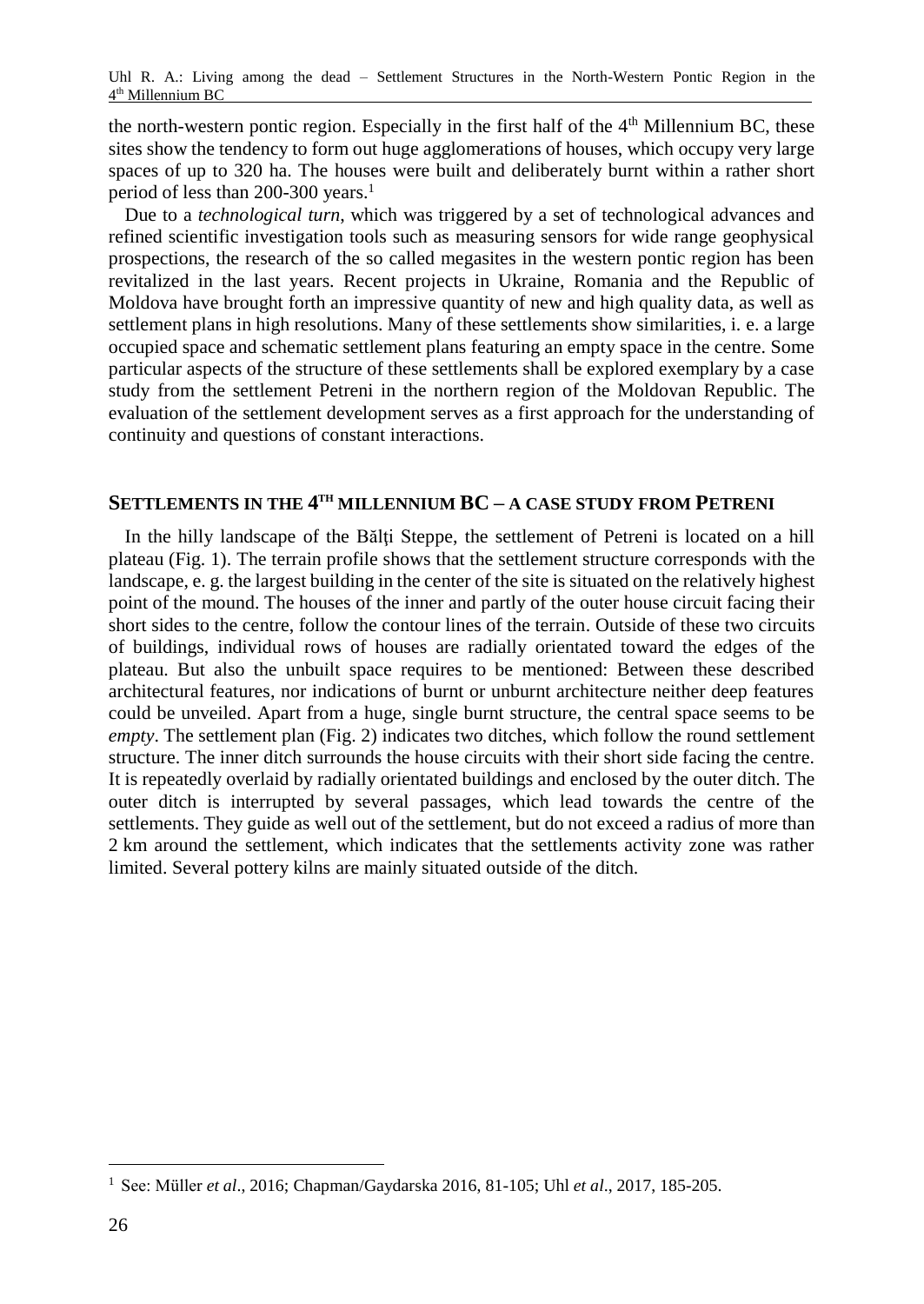

**Fig. 1: Petreni. Elevation model. Topography of the settlement Petreni (Uhl)**

**Fig. 2: Petreni. Settlement plan (Uhl)**

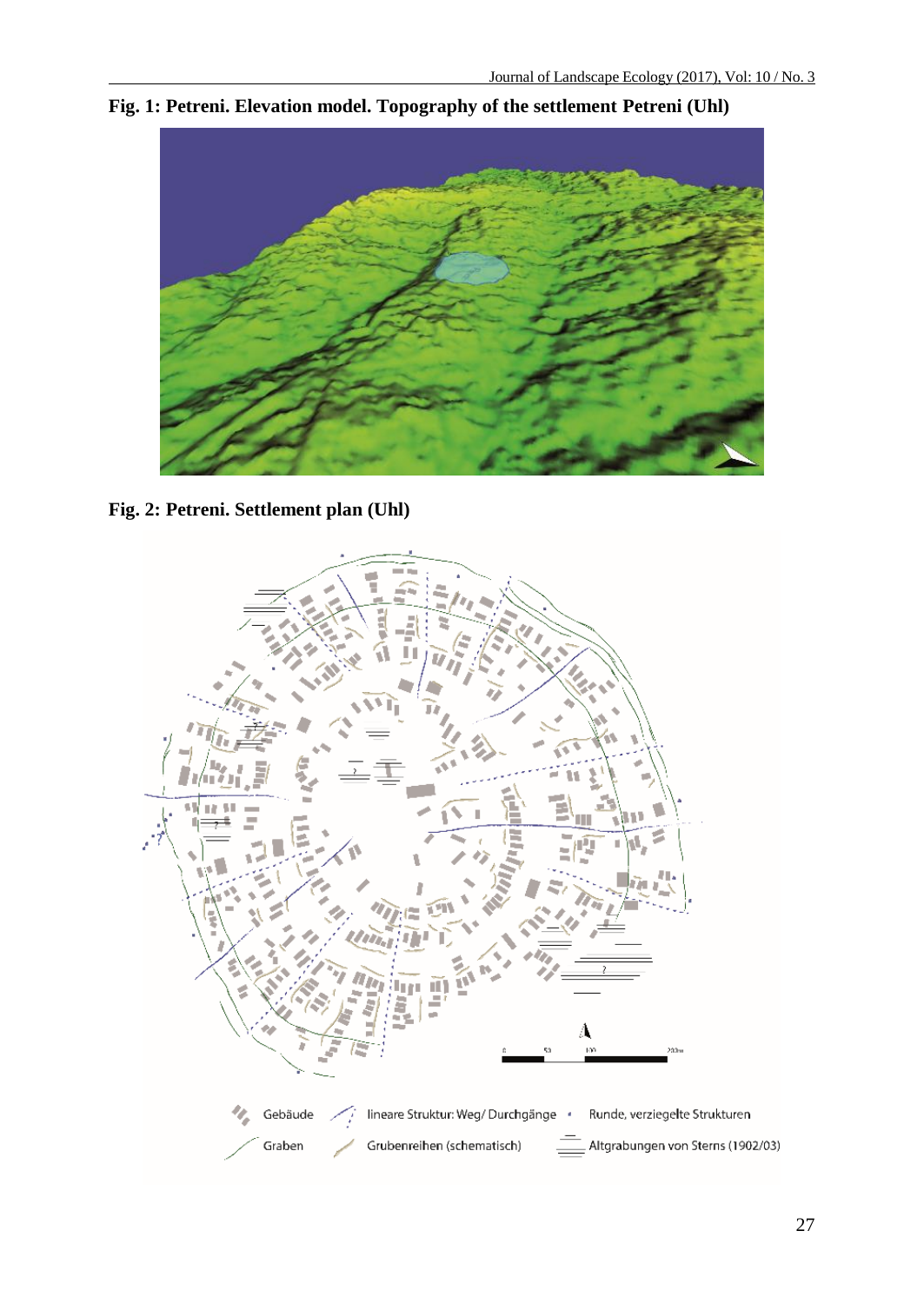Following the basic structure of the settlement plan (Fig. 3) with the features 1) number of the ditch enclosures and 2) orientation of the houses, it seems plausible to reconstruct two settlement stages. Accordingly an inner, first building stage would be separated by an outer, second stage. Furthermore, it must be considered, in how far the house circuits could be subdivided in further subphases, which are indicated by the arrangement of the pits, the hollow ways and, possibly, the distribution of pottery kilns. Further hints for the organization of the settlement can be deduced by the house and pit clusters, which range from 2 to 19 houses. Similarly, the arrangement of pits resembles such a clustering of house groups.



### **Fig. 3: Petreni. Geophysical settlement plan (Uhl** *et al***., 2014)**

A variety of shallow structures could be observed during recent excavations. They are not included in the general plan of the site, but can also allow a more differentiated segmentation of the settlement. The separation of the settlement in house groups, districts or quarters is furthermore indicated by the hollow ways.<sup>2</sup> The aerial photo of the settlement shows unspecified soil discolorations (Fig. 4). In the overlay with the burnt house structures they might as well indicate house groups as already outlined by Šiškin in one of his first sketches

<sup>2</sup> A similar interpretation has been considered on a KDE-based evaluation. See: Rassmann *et al*., 2016.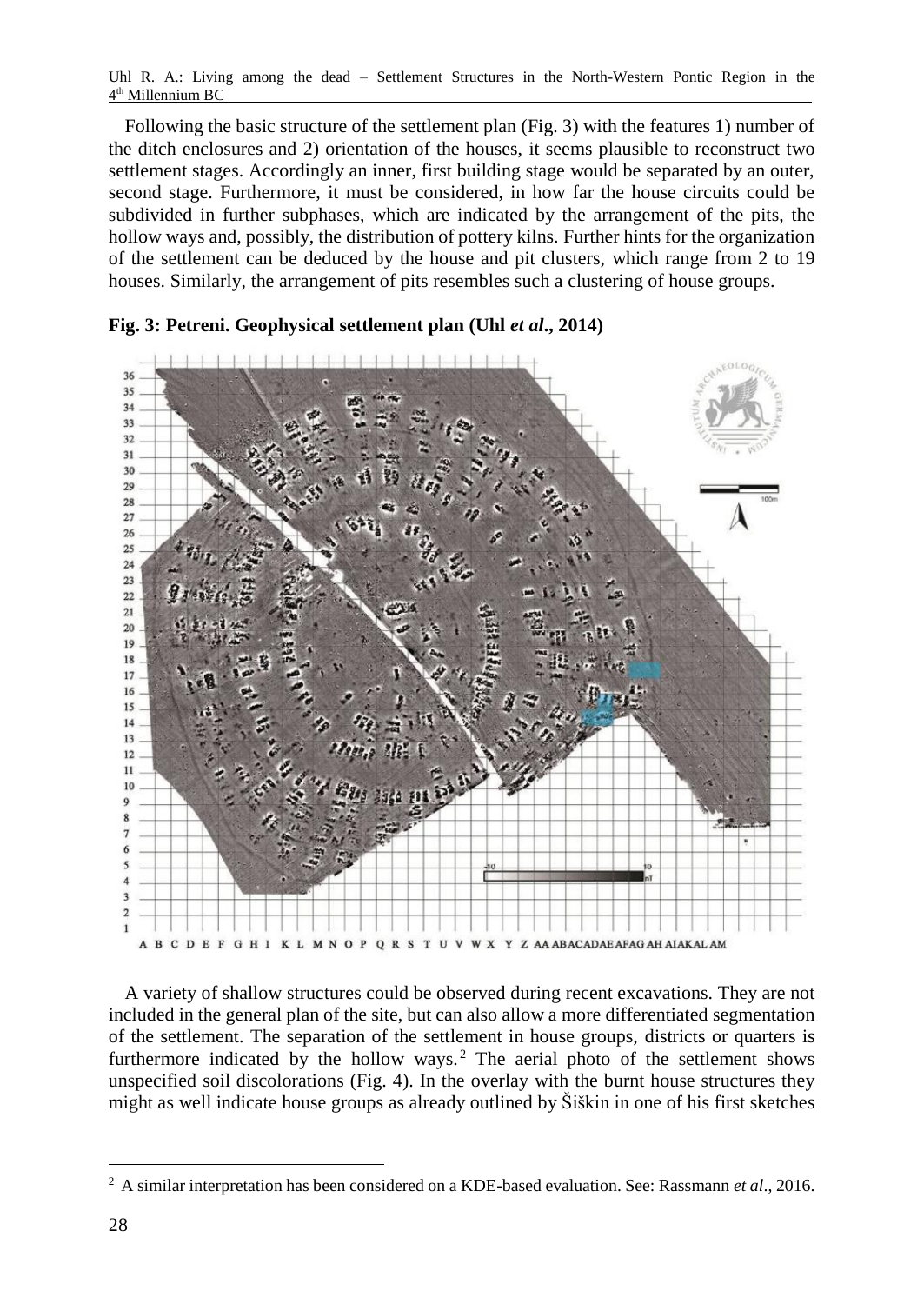of the settlement.<sup>3</sup> To sum it up, the structural outline of the settlement seems very plausible; however, none of the above mentioned characteristics should be regarded as a blueprint for social structures and cannot be applied to a strict segregation of the society.

Special attention should be drawn to the hollow ways, which indicate that the houses and possible house groups cannot be regarded as rigidly separated units. These paths connect the above described possible units and can be traced as uninterrupted tracks in the settlements. This underlines a continuous use of the tracks during the existence of the settlement, but indicates as well that a variety of quarters, districts, house groups or single houses were part of a communication system. In this respect, the central building could reflect an important reference point. If the majority of districts and/ or house groups were connected via trails, it seems likely that at least parts of these clusters existed synchronously.



**Fig. 4: Petreni. Aerial Photo (Geoportal Moldova)**

### **CHRONOLOGICAL ASPECTS**

The settlement plan indicates segmentations within the settlement Petreni, which consist of several houses, house groups or districts. Following a possible division of the settlement Petreni in several districts, it must be asked, whether the settlement developed house group by house group and quarter by quarter, or whether polylocally, multiple districts were expanding house by house. The rather symmetric structure of the settlement is tempting to assume a stringent, *logical* construction of the individual compartments and would trigger the interpretation that for instance, radially arranged rows of houses were constructed one by one, following a *logical* development pattern. This would imply a continuous development, where there would hardly be any *vacant lots*. But regarding the <sup>14</sup>C-data from Petreni, this does not seem to be the case. A comparison with settlement systems in southern Germany and Switzerland<sup>4</sup> confirms the assumption that the construction of settlements like Petreni is likely to follow a far more complex development scheme with a *chaotic* pattern. 5

<sup>3</sup> See: Bicbaev, 2007, 9-26.

<sup>4</sup> Uhl, 2017 (in print).

<sup>5</sup> See: Jones, 2010, 25-46.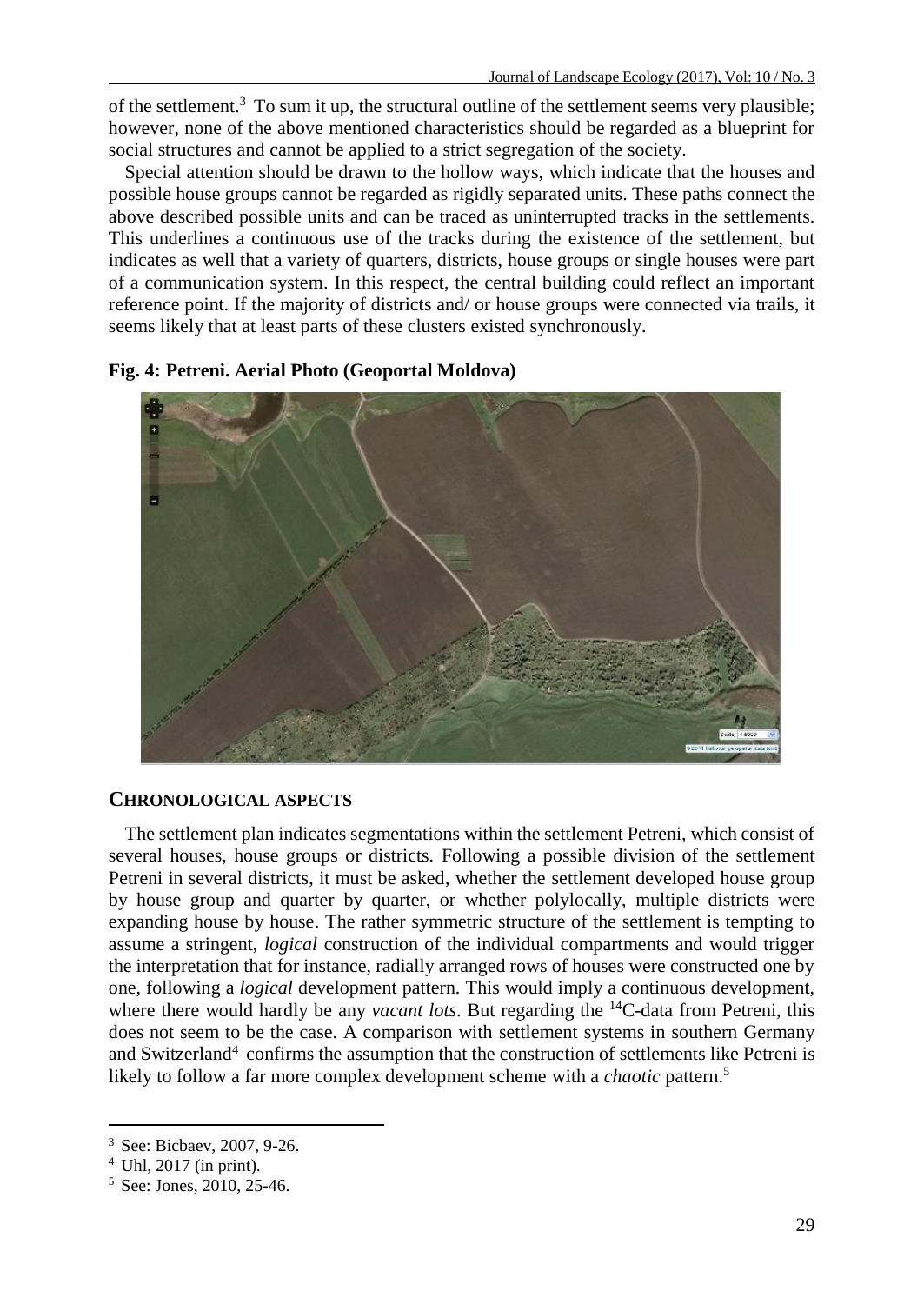The possible structuring of the settlement development in various segments and house groups can still be regarded as valid, however, another utilisation of space and a different communication scheme needs to be assumed. If a chronologically dense clustering of houses can as well not be confirmed in other areas of the settlement, it needs to be scrutinized, how these groupings of houses shall be assessed in a social and functional sense. Beyond the chronological evaluation of such a site, mechanisms of social distinction need also to be regarded as crucial structuring factors, which may be mirrored in the settlement structure.

Due to its size of approximately 30ha and a possible subdivision in several quarters, the settlement plan suggests a longer duration of the settlement that encompasses several generations. 6 In lack of a vertical stratigraphy of the mostly single-layered settlements of the CTC communities in the first half of the  $4<sup>th</sup>$  Millennium. BC, a relative-chronological order of the features cannot be determined with certainty and relations in the sense of *post* - or *ante-quem* can only be detected in the field, if e. g. a ditch is overlaid by architectural remains, like in Petreni. Furthermore, several unburnt structures such as the already mentioned soil discoloration, shallow features and unburnt mud-brick structures outside the traditional house features must be regarded as possible markers for the chronological differentiation of individual areas. They recently turned out to be promising for a finer differentiation of house units in the settlements.

According to the calibrated AMS-data, the construction, as well as the lifetime of the settlement Petreni can be attributed to an approximate frame of 150-200 years.<sup>7</sup> The AMS-data from Petreni are presented from neighbouring buildings, pits and ditch segments in the Southeast area of the settlement (Fig. 5). The calibrated data from Petreni indicate a time span between the 40. and the 38. century (cal. BC) for the stage Tripolye BII/ CI. In terms of absolute chronological indications, the calibrated data provide a reliable framework, which allow comparability with other settlements and events. An obstacle for a fine chronological definition of individual fix points, which are determined by AMS-data, is reflected though in the distribution of probabilities of datings for individual features. For a fine, chronological resolution of features within the settlement, the calibrated data seem not very suitable, as they *lost their symmetry* due to the calibration.<sup>8</sup> Thus uncalibrated values, whose probability is expressed in a standard deviation, shall be presented here, in order to achieve comparability of the investigated features in the southeastern area of the settlement. With this different perspective, it turns out, that the features in described area did not all coexist at the same time (Fig 6-7).

 $6$  Uhl, 2017 (in print).

<sup>7</sup> Uhl *et al*., 2016.

<sup>8</sup> See: László, 2015. The calibrated values from Petreni are very close to each other, but since no peak or plateau of the calibration can be attributed clearly as more reliable (neither 1-σ nor 2-σ), it is not possible to dissolve these calibrated data more precisely (Uhl 2017, in print).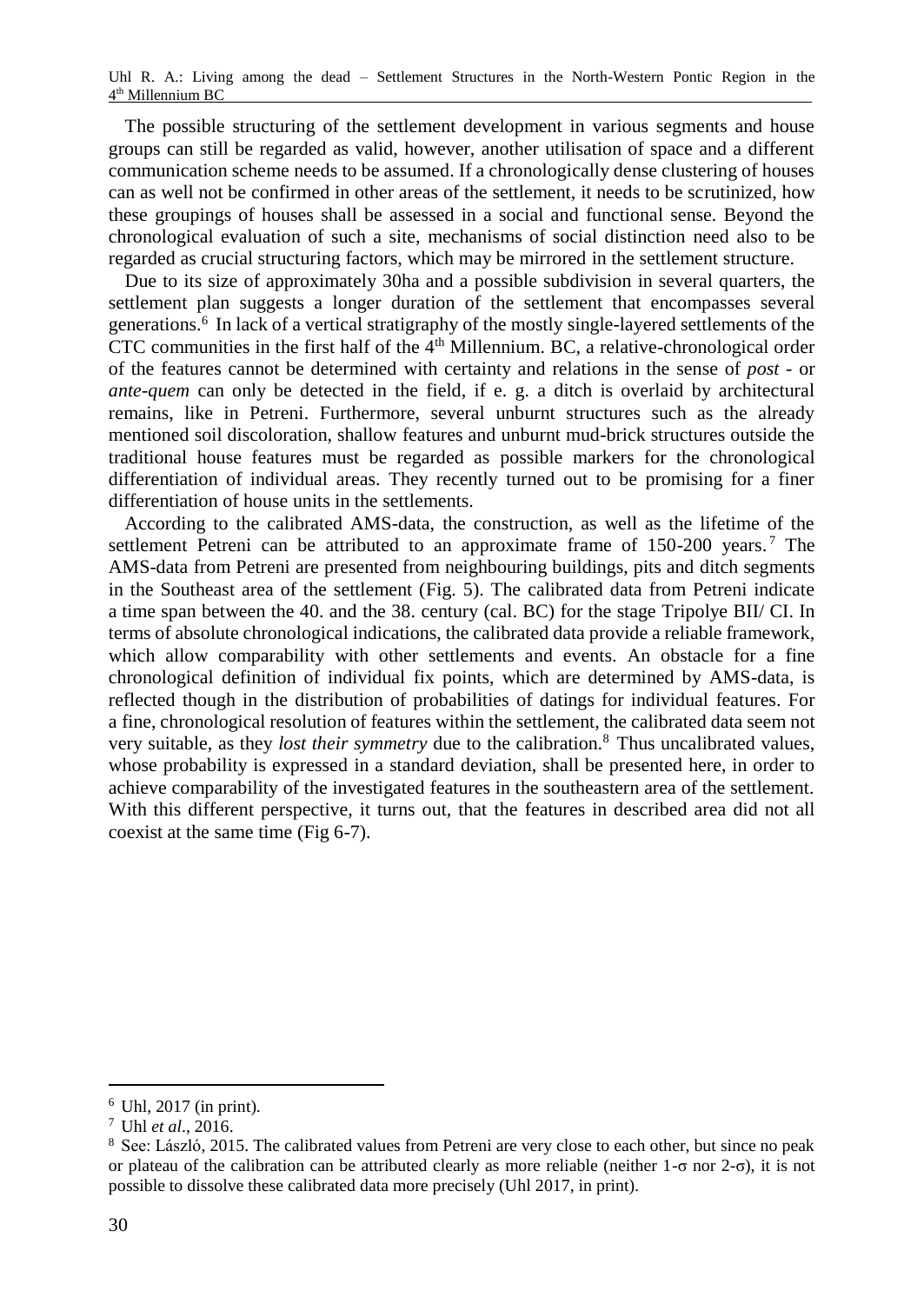

#### **Fig. 5: Petreni. Dated features in the SE-area of the settlement (Uhl)**

In the sequence of uncalibrated data the pit (01) represents the oldest feature of the relative-chronological sequence. Furthermore, according to overlays, a wall foundation (00) in the inner ditch could be distinguished from the filling of the inner ditch (03). The relative dating of these two features indicates a rather simultaneous or slight posterior development of the structures. They are among the upper, calibrated datings, which means that they existed before the outer circuit of houses was constructed. The BP-dating of adjacent features, which are conventionally estimated as being contemporary, in two cases indicate posterior constructions without any chronological overlapping with other, surrounding features. The data for the lower (62) and upper (64) part of the pit, suggests a relatively consequent use of this complex. The spatial proximity of this pit (62 and 64) to the neighbouring house (61) could correspond only with the use of the upper part of the pit (64). Vice versa, the pit (62, lower filling) could as well have been used in context with activities in the surrounding vicinity, e. g., house (60). Building structure (61) seems completely disconnected from this sequence. In a neighbouring trench south of the described features, samples of the bottom layer of the inner ditch (03), as well as a house structure (02) could be dated. The calibrated as well as the uncalibrated data imply a simultaneous use of both structures. Similarly, the data of the lower filling of the outer ditch (63) points at a simultaneous use of these features.

After setting an exemplary a chronological framework for a settlement of the CTC, it can be concluded that not all of the houses were coexisting and synchronously inhabited. Secondly, the development of the settlement did not proceed quarter by quarter or house group by house group. Several buildings and structures of different areas built a communication network, as they are connected through hollow ways. The micro-regional sequence of the nine uncalibrated radiocarbon dates presented here in the SE-area indicates that the features of one so-called *house group* or even bigger units are partly asynchronous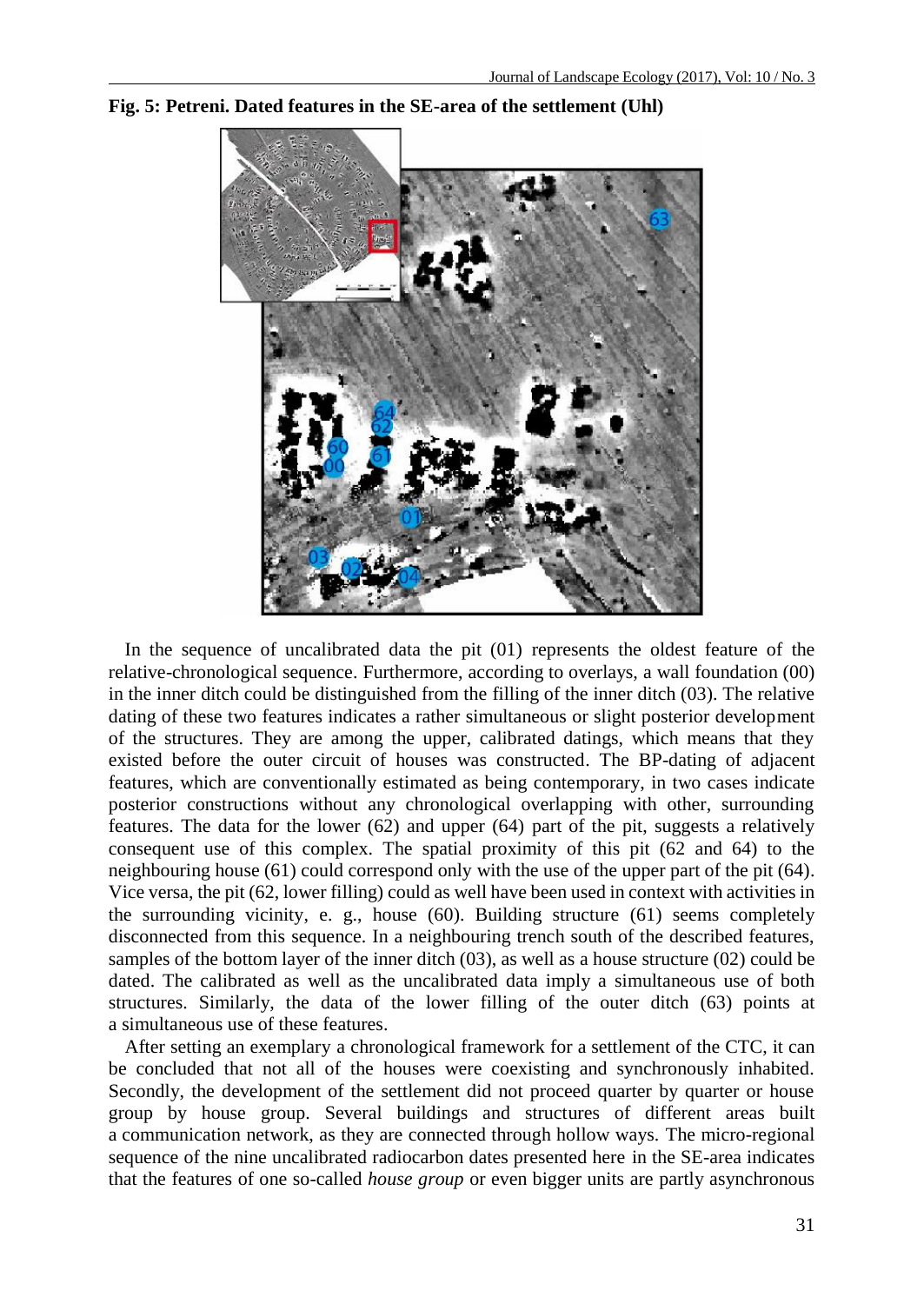(Fig. 2). As has been stated elsewhere, this result could be interpreted in such a way, that the construction plan of this site resembles patterns of shifting and rotating quarters and house groups within the settlement or even a micro-region.<sup>9</sup>



# **Fig. 6: Petreni. Dated features, according to uncalibrated data (Uhl)**

**Fig. 7: Petreni. Uncalibrated sequence of AMS-data** (laboratory: Mannheim, graph: Uhl)



 $\overline{a}$ <sup>9</sup> Uhl, 2017 (in print).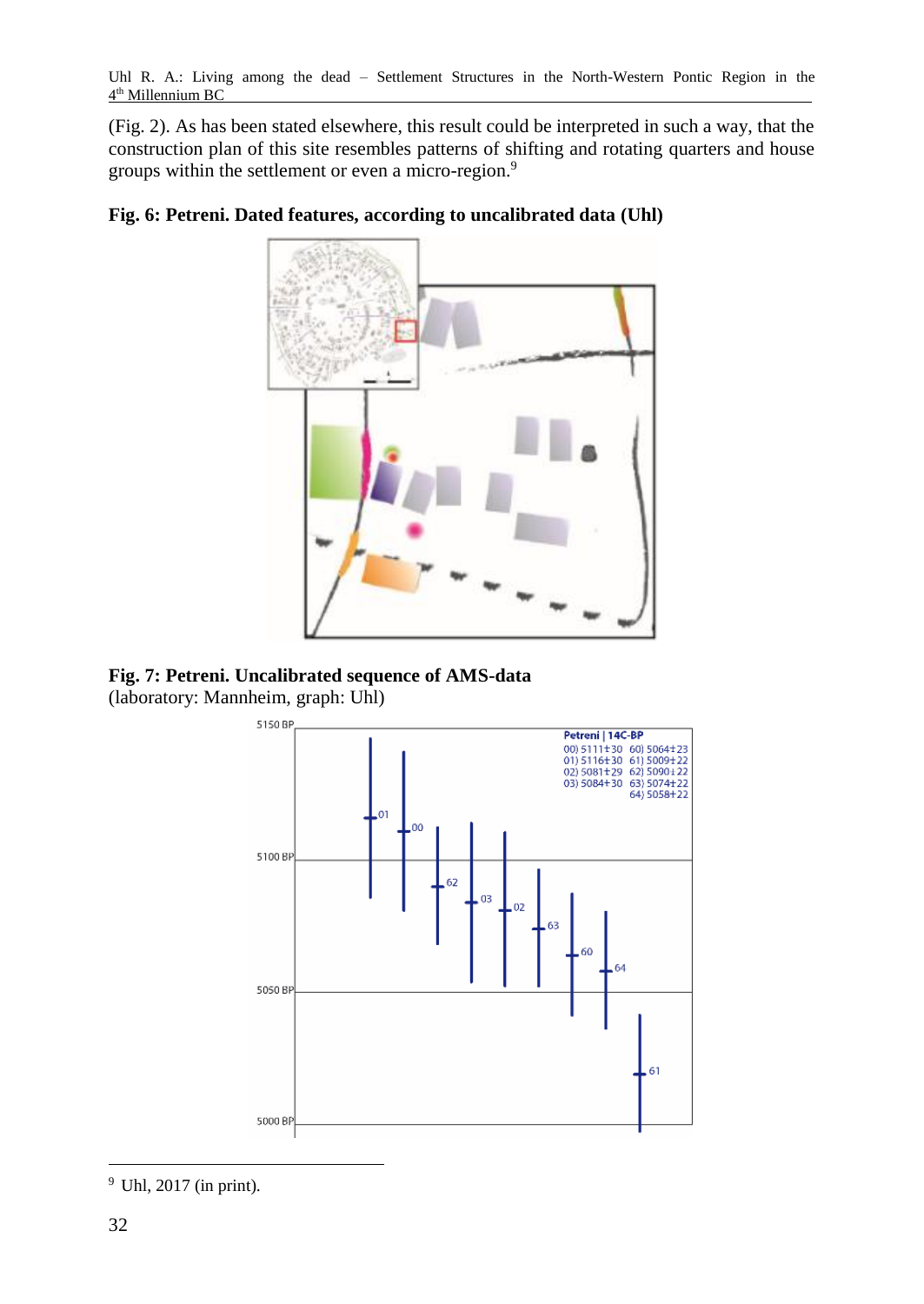#### **MNEMONIC PLACES**

In CTC settlements, intramural, regular burials appear very rarely, but disarticulated human bones are found scattered over the settlements in unspecific, shallow features, in houses, hearth constructions and deep structures. In some cases, skulls have been buried or deposited in houses and under house floors.<sup>10</sup> Also in Petreni, human bones have been unveiled in unspecified, shallow features and the inner ditch.<sup>11</sup> Together with the practice of house burning, intramural burials (and depositions) are regarded as second aspect of a *dual mortuary practice*, <sup>12</sup> which is already known from Neolithic tells in the Balkans or the large-scaled CTC settlements – places, which have been constantly occupied over several generations. As no extramural cemeteries are known for the CTC, the burnt houses within the settlements may indicate commemorative acts in a sense of *alternative burials*. Although the deliberate burning of clay architecture cannot directly be linked to the burial or cremation rituals of the deceased, as has less convincingly been stated elsewhere in the early history of research, $13$  this practice of house burning, still, may be strongly associated with the dead of the household and/ or a community member.<sup>14</sup>

In these regards, the house burning reflects a conscious, performative act and a culturally intrinsic decision. Especially for the sphere of the CTC and further Neolithic and Chalcolithic groups, this topic has been discussed from different perspectives and has either been linked to accidental fires, cleansing rituals, architectural reasons, warfare or ritual burning.<sup>15</sup> Although in single cases, extrinsic causes cannot be completely excluded, the burning of houses reflects two spheres: it is most likely ritually motivated and can be regarded as an *alternative form of mortuary ritual*, <sup>16</sup> but seems also to be performed due to *practical* reasons, as people still continued to live next to the abandoned houses. The cleansing and purifying of the house seems to have followed a set of strict rules, as they are described e. g. for the Mesopotamian sphere.<sup>17</sup> In a practical sense, the *cleaning with fire* can reduce the risk of diseases, caused for instance by mildew or bacterias. Fire as a purifying element can play a very important role in order to avoid mischief or harm by *invisible powers* etc. Although there is no written record for the demand of burning habitations in the sphere of CTC, the Mesopotamian appliance of fire in these contexts could be a further, approximate explanation for the deliberate burning of houses in the communities of CTC. There, the burning of houses might be understood in a close context to the dispose of malediction or malady and must be performed, if *invisible powers* would occupy a human body and/ or the house. Also, several stages in the life of a settlement and/ or its inhabitants can be marked by ritual fires.

The practice of house burning is followed by a multitude of mortuary practices and rituals, which ties the living generation to the people that previously inhabited the place. For the concept of *living* in a settlement like Petreni, the above described building pattern implies that people built houses next to the burnt debris of houses. This means, that living at a site like Petreni within the remains of preceding generations, creates references to the ancestors. So far secondary, whether these sites have been constantly occupied or inhabited seasonally,

<sup>10</sup> Summarizing: Lazarovici & Lazarovici, 2003, 297-306. Similar examples are widely dispersed and well known for several sites in Anatolia, Eastern Europe and the Levant from the Neolithic to the Bronze Age. (See: Lichter, 2001, 269-274; Kaiser, 2010, 97-108).

<sup>11</sup> Uhl *et al*., 2016, 167-168.

<sup>12</sup> See: Chapman 2015.

<sup>13</sup> e. g. von Stern, 1906, 45-88.

<sup>14</sup> Tringham, 2005, 105.

<sup>&</sup>lt;sup>15</sup> Chapman (Chapman, 2015, 259-278) with further literature.

<sup>16</sup> Chapman, 2015, 269-270.

<sup>17</sup> See: Maul, 1994, 94-100.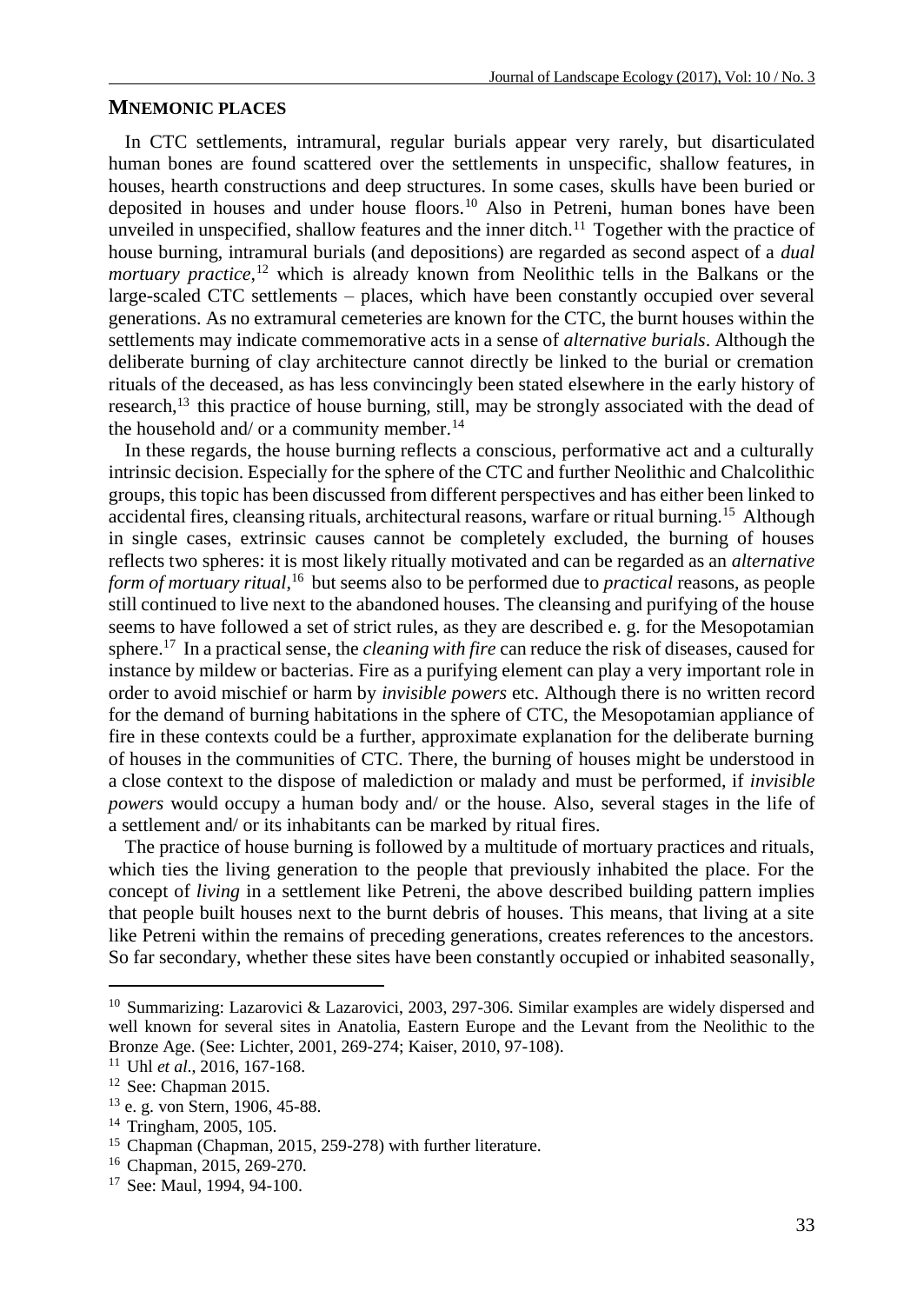the place, where the burnt debris of the clay or wattle-and-daub constructions of the forefathers remains visible, it represents a visible manifestation of the recent past and can be regarded as a mnemonic point for the living generation. It seems, as if the settlement itself functions as a marker within the landscape – a place (and people!) to remember and a place to return to. A shift in this spectrum shall be briefly noted, according to which the large scale settlements come to an end around the mid  $4<sup>th</sup>$  mil. BC, while cemeteries and burial mounds do reflect different types and places of commemorative acts.

The circular outline of the settlement shows parallels to several round structures like e. g. ditch enclosures, which are widely spread in Europe.<sup>18</sup> But as many of these structures rarely do show traces of settlement activities, they are regarded differently and are rather put in a sphere of early calendars or performative acts in a wider sense. Possible similarities in the functionality of places like Petreni can be observed at the site Rujm el Hiri and further Chalcolithic sites in its close vicinity in the Golan. <sup>19</sup> Latter sites feature very large buildings and monumental burial architecture and might as well have been integrated to a similar system, as mentioned above for the CTC sites. Although the chronological framework does not allow a direct correlation of these two spheres, it can be scrutinized whether a similar functional approach could be applied to them. Rujm el Hiri also shows a circular structure while exceeding several hectares. Moreover, in the context of commemorative acts, the *empty* space in the centre could offer similar (so far unknown) functionalities to those of the CTC-settlements. By contrast to the example from the Levant, there is no evidence of funerary architecture within the settlements in the wider region between the Carpathians and the Caucasus, which could indicate direct connections to the phenomenon of the large settlement structures of the CTC in the first half of the 4<sup>th</sup> mil. BC. Neither are there traces for monumental stone architecture in the close (geographic and chronological) vicinity of the settlements or extramural cemeteries.<sup>20</sup>

# **CONCLUSION**

With regards to the model of shifting settlement patterns on a micro-regional scale, the large-scale settlements of the CTC might be regarded as mnemonic places for successive generations, who continuously occupied the settlement within groups of various sizes. Although the total duration of these sites may not have exceeded 200 years, the occupation of the settlements would encompass several generations of oral history. The back reference to preceding generations creates an anchoring point for group identity and thus, stimulates mechanisms of knowledge transfer. In order to grasp these *mechanisms* more precisely, it is necessary to focus on material culture and to outline e. g. technological skills by tracing the habitualization processes of several key technologies or cross-crafting techniques.

l

<sup>18</sup> See: Faßbinder *et al*., 2013, 71-75; Bertemes & Meller, 2012.

<sup>19</sup> Freikman, 2012, 1007-1037.

<sup>&</sup>lt;sup>20</sup> Kruts suggests that the deceased were cremated and that the human remains were not kept separately (Kruts, 2003).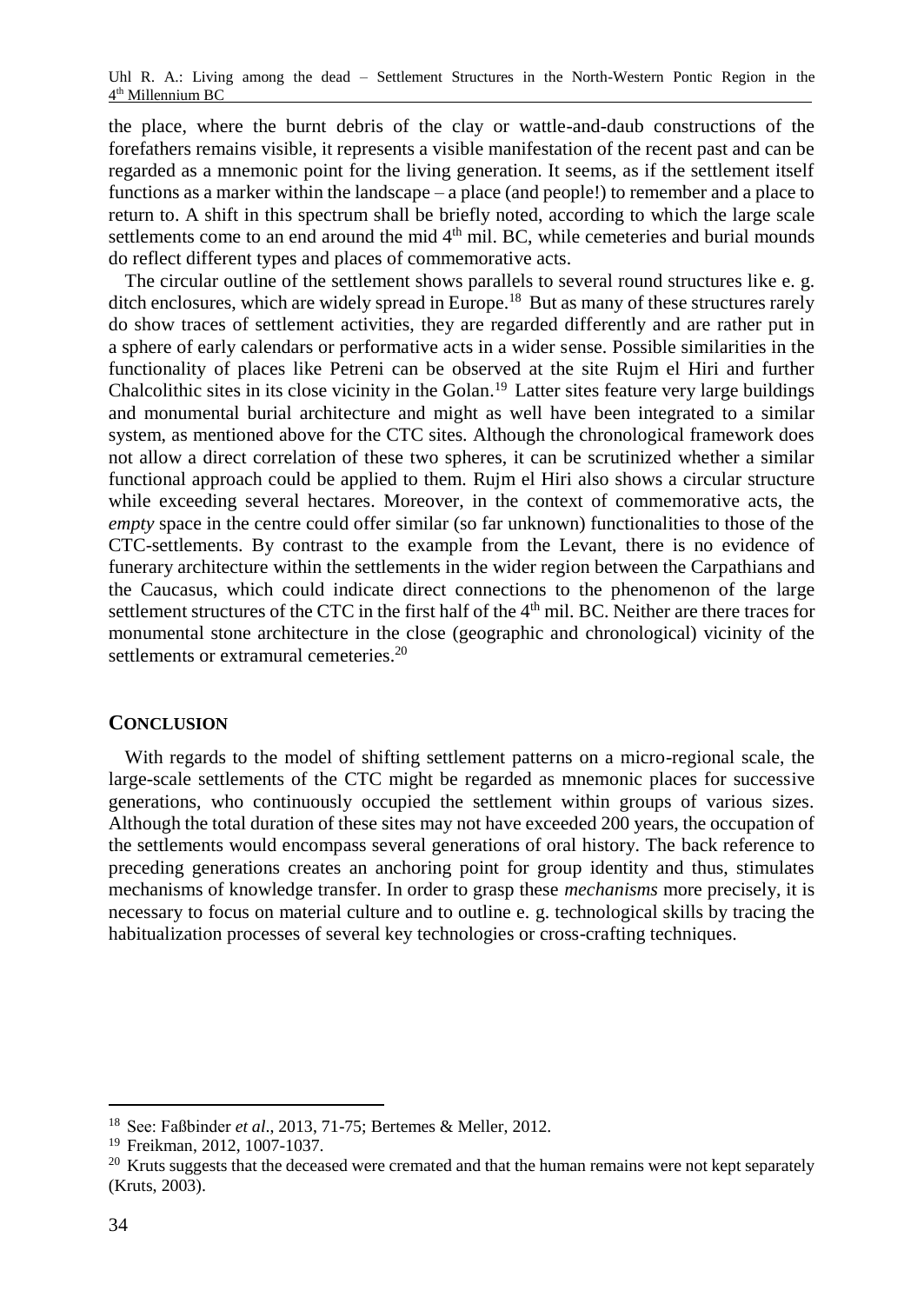# **REFERENCES**

Bertemes, F., Meller, H. (2012). *Neolithische Kreisgrabenanlagen in Europa* : Internationale Arbeitstagung 7.-9. Mai 2004 in Goseck (Sachsen-Anhalt) = Neolithic circular enclosures in Europe (Halle / Saale 2012).

Bicbaev, B. (2007). «Башни» *Петрен* (от археологической интерпретации аэрофотоснимков к реконструкции жизни трипольских поселений). Tyragetia s.n. I/1, 2007, 9-26.

Chapmam, J. (2015). Burn or bury? Mortuary alternatives in the Neolithic and Chalcolithic of Central and Eastern Europe. In: A. Diachenko/ F. Menotti/ S. Ryzhov/ K. Bunyatyan/ S. Kadrow (eds.), *[Kulʹturnyj kompleks Kukutenʹ-Trypillja ta joho susidy](https://zenon.dainst.org/Record/001447780)*. (pp. 259-277 ) (L'viv 2015).

Chapman, J., Gaydarska, B. (2016). Low-Density Urbanism: The Case of the Trypillia Group of Ukraine. In: M. Fernández-Götz/ D. Krausse (eds.), *Eurasia at the Dawn of History: Urbaization and Social Change* (pp. 81-105), Cambridge 2016.

Fassbinder, J. W. E., Belinskiy, A., Linck, R., Reinhold, S. (2013). Prehistoric ring monuments in the Northern Caucasus (Russia): Remote Sensing, large-scale magnetic prospecting and first test excavations, In: W. Neubauer/ I. Trinks/ R.B. Salisbury/ C. Einwögerer (eds.), *Archaeological Prospection. Proceedings of the 10th International Conference* (pp. 1-3), Vienna 2013.

Freikman, M. (2012). A Near Eastern Megalithic Monument in Context. In: W. Bebermeier/ R. Hebenstreit/ E. Kaiser/ J. Krause (eds.), *Landscape Archaeology. Proceedings of the International Conference Held in Berlin* (pp. 143–147), 6th – 8th June 2012. Special Volume 3, Berlin 2012.

Gaydarska B. (2016). The City Is Dead. Long Live the City. *Norwegian Archaeological Review* 49, 2016, 40-57.

Hansen, S., Uhl, R. (2016). Vom Debris zum Fundament. Neue Erkenntnisse zum Bauen in der Kupferzeit südlich und östlich der Karpaten. In: A. Zanoci/ E. Kaiser/ M. Kašuba/ E. Izbitser/ M. Băţ (Hrsg.), *Mensch, Kultur und Gesellschaft von der Kupferzeit bis zur frühen Eisenzeit im nördlichen Eurasien* (pp. 25-39). Beiträge zu Ehren zum 60. Geburtstag von Eugen Sava, Tyragetia International 1, 2016.

Jones, R. (2010). The Village and the Butterfly: Nucleation out of Chaos and Complexity. *Landscapes* 11.1, 2010, 25-46.

Kaiser, E. (2010). Maske oder Ahnenschädel? Zu den Lehmmodellagen auf Schädeln in der osteuropäischen Katakombengrabkultur (2500-2000 v. Chr.). In Halle/ Saale 2010: *Masken der Vorzeit in Europa* (pp. 97–108).

Kruts, V. O. (2003). Tripolskie ploshchadki. Rezul'tat ritual'nogo sozhzheniya domov. In A. G. Korvin-Piotrovskiy/ V. O. Kruts/ S. M. Ryzhov (eds.) *Tripil'ski poselennya-giganty* (pp. 74-76). Materialy mizhnarodnoi konferencii. Kiev 2003.

László, A. (2015). Über die Chronologie des kulturellen Wechsels zwischen der Noua-Coslogeni Kultur und der Nachfolger-Kulturen mit kannelierter und mit ritz- und stempelverzierter Keramik in den innen- und außenkarpatischen Gebieten. Einige Lehren der Radiokarbondatierungen. In: E. R. Németh/ B. Rezi (eds.), *Bronze Age Chronology in the Carpathian Basin* (pp. 297-310). Proceedings of the International Colloquium from Târgu Mureş, 2-4 October 2014, Bibliotheca Musei Marisiensis, Seria Archaeologica, VIII, 2015.

Lazarovici, Gh., Lazarovici, C.-M. (2003). The Neo-Eneolithic architecture in Banat, Transylvania and Moldovia. In D.V. Grammenos (ed.) *Recent research in the Prehistory of*